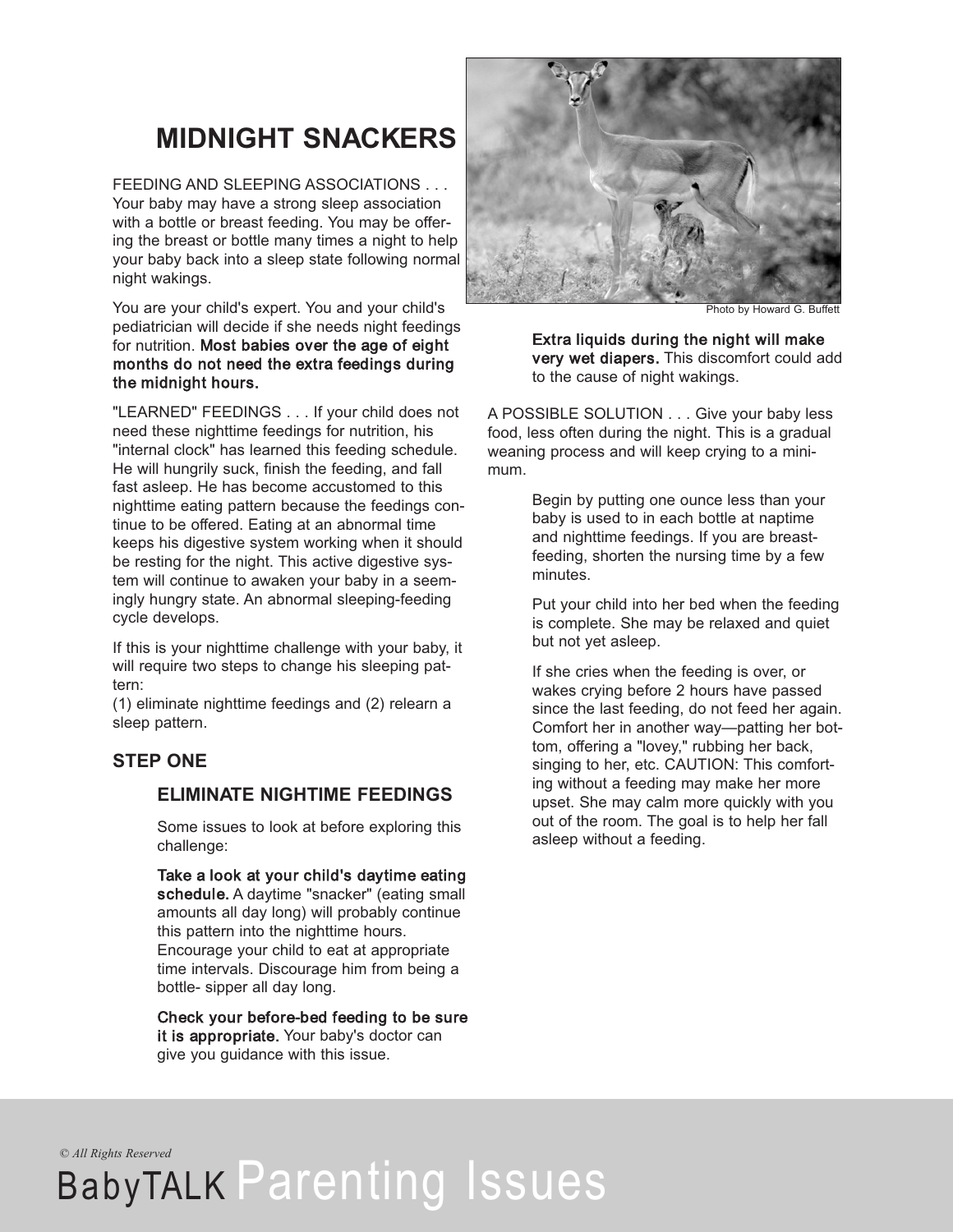If the waiting period is over (two hours or more), you may offer another feeding.

Continue this gradual decrease in the amount in each bottle or time of breastfeeding while you also increase the amount of time between feedings. (See chart 1)

#### **CHART 1**

| DAY    | <b>OUNCES IN EACH BOTTLE</b><br>OR MINUTES FEEDING | <b>MINIMUM HOURS</b><br><b>BETWEEN FEEDINGS</b> |  |
|--------|----------------------------------------------------|-------------------------------------------------|--|
|        |                                                    | 2.0<br>2.5                                      |  |
| 3      | 5                                                  | 3.0                                             |  |
|        |                                                    | 3.5                                             |  |
| 5<br>6 |                                                    | 4.0<br>4.5                                      |  |
|        |                                                    | 5.0                                             |  |

Once your child is falling asleep without nursing or taking a bottle, you have eliminated the association of sleep and feeding. She may still need you to rub her back, pat her bottom or rock her in order to soothe her to sleep. You are now ready to help her learn a new sleep pattern-STEP TWO.

#### **STEP TWO**

### **LEARNING A NEW SLEEP PATTERN**

The following suggestions for helping your baby sleep through the night are taken from Dr. Richard Ferber's book, Solve Your Child's Sleep Problems. It has been researched, tested and proven to be successful as one way to help a child relearn a sleep pattern when he has become dependent on a "crutch" at bedtime. Crutches may include rocking, patting, playing music, singing, etc.

> Each night at bedtime and after nighttime wakings, begin to encourage your child to fall asleep alone, without you being in his room.

After a pleasant bedtime routine, put your child in his crib when he is quiet but not yet asleep.

Leave the room. No doubt, your baby will immediately begin to cry when you leave.

If after five minutes he is still vigorously crying, go back into his room. DO NOT PICK YOUR CHILD UP. Stay for about two to three minutes. Talk softly, pat him a few times and reassure him that you have not abandoned him.

Leave again even if his crying intensifies. This time wait ten minutes before returning to reassure him.

Repeat the same reassurance. You do not want your child to fall asleep when you are present. The goal is for him to find his own self-comforting pattern. You may want to encourage a "lovey" such as a blanket or stuffed toy.

Leave again and return after 15 minutes if crying persists. This is the maximum waiting time for the first night. Continue to wait 15 minutes before returning to offer reassurance in the same manner. As you feel more comfortable with these time limits you may increase them on future nights. (see chart 2)

If the crying stops or subsides to only whimpering, do not go back into your child's room.

Each time your child wakes up in the middle of the night begin the same process working up to the 15 minute wait. Continue this routine until his usual waking time.

Use this same routine for naptimes. If your child has not fallen asleep after one hour, end the naptime. Or if he is awake and crying after getting a small amount of sleep, end the naptime. If he falls asleep later on the floor or playing, that's okay. Continue to encourage him to sleep in his crib at naptime.

#### **CHART 2**

| Number of minutes to wait before going to your child briefly. |  |
|---------------------------------------------------------------|--|
|---------------------------------------------------------------|--|

| <b>DAY</b>                      | <b>AT FIRST</b><br>WAIT | <b>SECOND</b><br>WAIT* | <b>THIRD</b><br>WAIT* | <b>SUBSEQUENT</b><br>WAITS* |
|---------------------------------|-------------------------|------------------------|-----------------------|-----------------------------|
|                                 | 5                       | 10                     | 15                    | 15                          |
| 2                               | 10                      | 15                     | 20                    | 20                          |
| 3                               | 15                      | 20                     | 25                    | 25                          |
| 4                               | 20                      | 25                     | 30                    | 30                          |
| 5                               | 25                      | 30                     | 35                    | 35                          |
| 6                               | 30                      | 35                     | 40                    | 40                          |
| 7                               | 35                      | 40                     | 45                    | 45                          |
| *If your child is still crying. |                         |                        |                       |                             |

This gradual approach will lessen the anxiety you feel about hearing your child cry. He will begin to learn some new rules; however, he won't understand them at first. You want him to know you are still there caring for him. He will quickly learn you are still there, but the reward of rocking, a bottle or holding will not come at this time.

*© All Rights Reserved*

# BabyTALK Parenting Issues